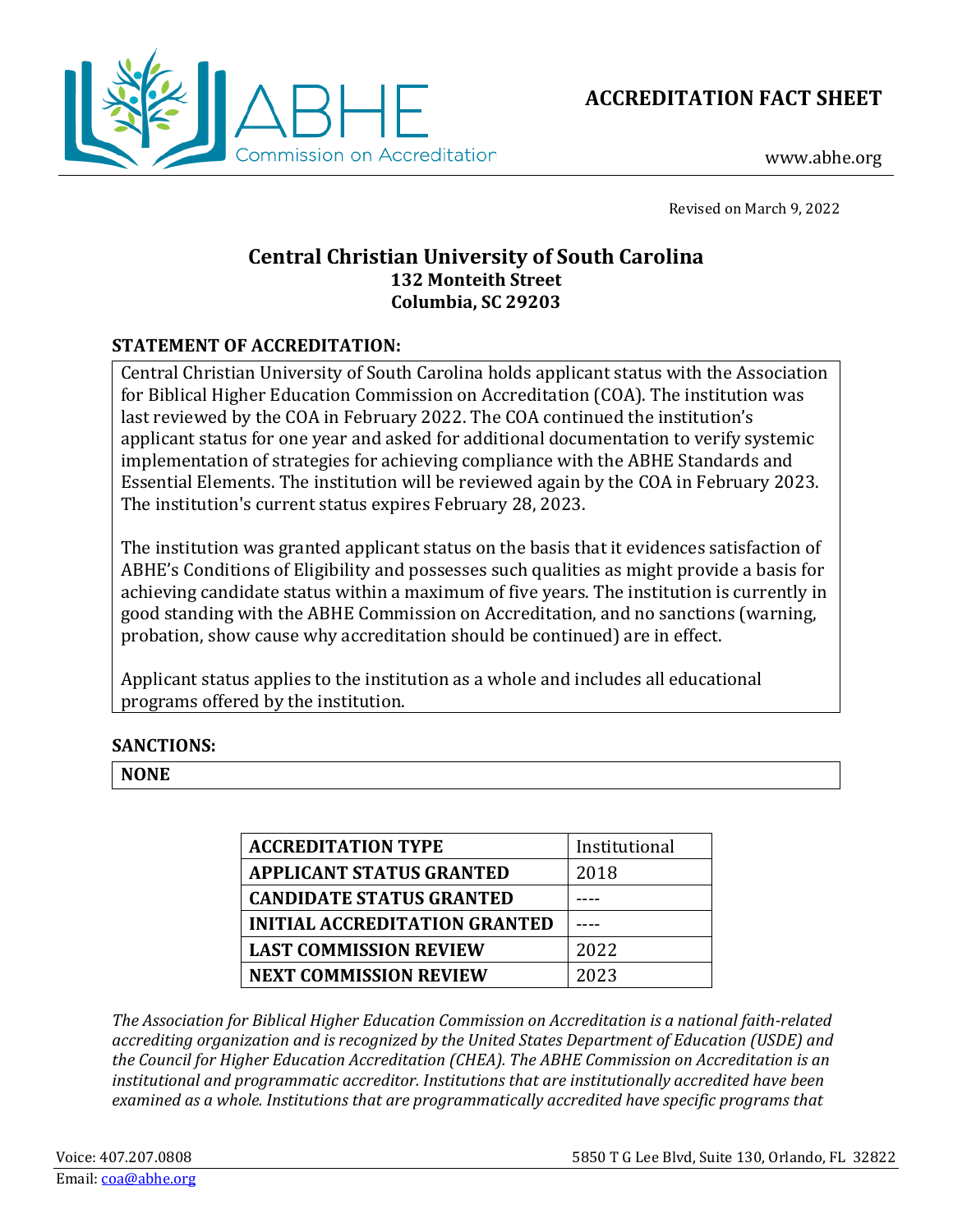*have been reviewed in light of ABHE standards. This statement of accreditation information is the Commission's official statement of an institution's accredited status.*

#### **ACCREDITATION DECISIONS:**

| <b>DATE</b>       | <b>CTION</b><br>AU                                            |
|-------------------|---------------------------------------------------------------|
| February:<br>2018 | Granted applicant status                                      |
| .                 | $ -$<br>__<br>__<br>$\sim$ $\sim$ $\sim$ $\sim$ $\sim$<br>___ |

*Includes the following: applicant status, candidate status, initial accreditation, reaffirmation of accreditation, sanction, substantive change approval - last 5 years. Please see the "Policy on Communication of Accreditation Decisions" in the COA Manual.*

#### **APPROVED DELIVERY METHODS:**

| TYPE:                             | <b>APPROVAL:</b>                                       |
|-----------------------------------|--------------------------------------------------------|
| Distance Education (online)       | The institution is authorized to offer up to 49% of an |
|                                   | academic program via distance education (online).      |
| <b>Correspondence Education</b>   | The institution is authorized to offer up to 49% of an |
|                                   | academic program via correspondence education.         |
| <b>Competency-Based Education</b> | The institution is authorized to offer up to 49% of an |
|                                   | academic program via competency-based education by     |
|                                   | the course/credit approach or direct assessment.       |

*Please see the "Policy on Alternative Academic Patterns" in the COA Manual.*

# **APPROVED OFF-CAMPUS LOCATIONS:**

| <b>TYPE</b>                                                                                                                               | <b>ADDRESS</b> |
|-------------------------------------------------------------------------------------------------------------------------------------------|----------------|
| None                                                                                                                                      |                |
| A <b>branch campus</b> is an additional location of an institution that is geographically apart and independent of the main campus of the |                |

*institution and (1) is permanent in nature;(2) offers courses in educational programs leading to a degree, certificate, or other recognized educational credential;(3) has its own faculty and administrative or supervisory organization; and (4) has its own budgetary and hiring authority. An additional location is a facility that is geographically apart from the main campus of the institution and at which the institution offers at least 50% of a program through classroom courses, hybrid courses, or a combination of both. An additional location may qualify as a branch campus and be subject to requirements pertaining to branch campuses. An extension site is an off-campus location where less than 50% of a degree program may be earned by classroom courses, hybrid courses, or a combination of both.*

#### **APPROVED EDUCATIONAL PROGRAMS:**

| DEGREE/DIPLOMA/CERTIFICATE             | PROGRAM (MAJOR/CONCENTRATION) |
|----------------------------------------|-------------------------------|
| Certificate                            | <b>Biblical Studies</b>       |
| Diploma                                | <b>Biblical Studies</b>       |
| Diploma Christian Ministry             |                               |
| Diploma                                | Pastoral Ministry             |
| Associate in Biblical Studies          |                               |
| Associate in Christian Counseling      |                               |
| Associate in Pastoral Ministry         |                               |
| <b>Bachelor of Biblical Studies</b>    |                               |
| Bachelor of Christian Counseling       |                               |
| <b>Bachelor of Christian Education</b> |                               |
| Bachelor of Christian Ministry         |                               |
| Master of Biblical Studies             |                               |
| Master of Christian Counseling         |                               |
| Master of Christian Education          |                               |